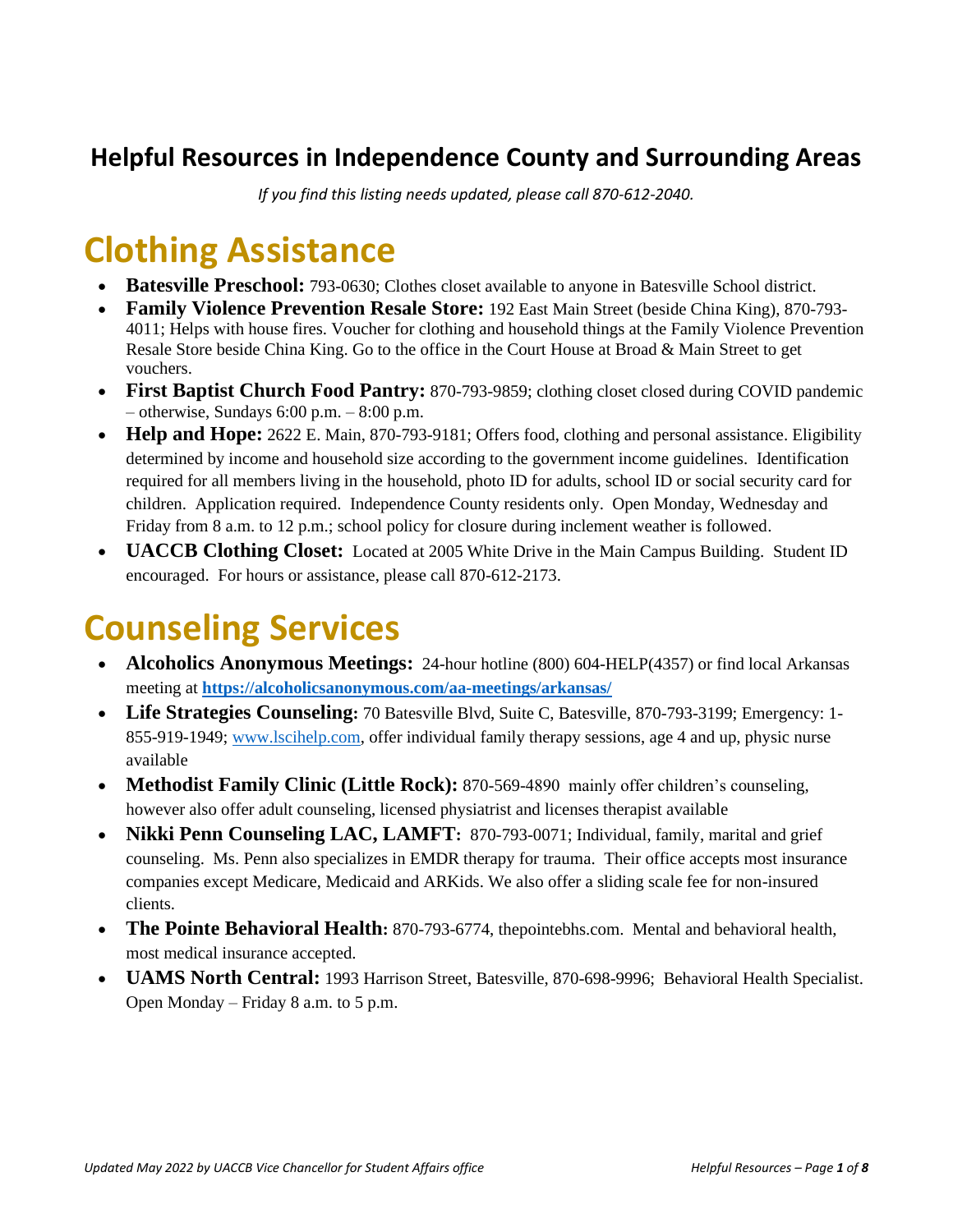## **Education & Child Care**

- **Batesville Montessori School:** 195 North 11<sup>th</sup> Street, 870-698-1341; 6 weeks to 6 years
- **Batesville Preschool:** 870-793-0630, 870-793-8050; The Batesville Preschool serves children within the ages of birth-5 years in Batesville and the surrounding areas. Children are placed in classrooms according to their age, developmental level, and how comfortable they are in that given environment. They also have before and after school services for Batesville school age children.
- **Bright Beginnings Day Care:** 445 White Drive, 870-698-1211; infant care pre-K
- **Compass Early Learning Center:** 4440 Harrison Street, 870-301-3062; childcare facility, Mon-Fri 6:30 a.m.  $-6:00$  p.m., 6 weeks to 5 years
- **First Presbyterian Day School:** 775 East Boswell Street, 870-793-3272; preschool 3- and 4-year-old
- **From the Beginning (Cave City):** 401 South Main Street, Cave City, 870-283-1034; early intervention day treatment center,  $6$  months  $-6$  years, must meet requirements for developmental therapy
- **Home Visiting Program:** 650 Vine Street, Batesville: 793-0627; family support and kindergarten readiness, home visiting developmental screening, play groups, connection to community resources, books and developmentally appropriate materials for families, free to anyone prenatal through kindergarten for anyone in the Batesville School district.
- **Kids' Corner Day Care (Newark):** 115 East Sixth Street, Newark, 870-613-0836; accept 6 weeks old – pre-K, after school care
- **Midland Preschool:** 501-345-2613; center located at Pleasant Plains (birth 3 yrs.) and Floral (3 yrs. pre-K). ABC program, accept vouchers.
- **NADC Early Head Start and Head Start**: 1900 Lyon Street, 870-793-3234 (administrative office); childcare services for birth to 5 years, open Mon – Fri 7:30 a.m. to 3:30 p.m., free to those who qualify. Available in these towns: Calico Rock, Cave City, Evening Shade, Highland, Melbourne, Mtn View, Salem, Sulphur Rock and Viola.
- **Ozark Literacy Foothills Project:** 870-793-5912; empowers adults by teaching them to read and by teaching English to non-native speakers. One-on-one tutoring is available for adults who read below an 8th grade level. One-on-one ESL services are provided to students who do not read, write, or speak English fluently. Financial literacy assistance.
- **Parents as Teachers:** 650 Vine Street, 870-793-0627 The Parents as Teachers program utilizes the award-winning curriculum "Born to Learn". Services are provided to children and their families throughout Independence County free of charge. We also provide a year around food pantry and diaper depot. Visit the Batesville preschool office to register your child.
- **Single Parent Scholarship:** [www.aspsf.org;](http://www.aspsf.org/) The purpose of our Single Parent Scholarship is to provide supplemental financial assistance to single parents living in Arkansas who are pursuing a course of instruction that will improve their income-earning potential. In most cases, scholarships may be used for tuition, books, utility bills, car maintenance, childcare or any other financial need that contributes to the recipients' success in school. However, the guidelines for the manner in which the scholarship may be used are at the discretion of each scholarship provider.
- **Southside Preschool:** 70 Scott Drive, Batesville, 870-251-2297; 18 months kindergarten. We have numerous tuition resources, such as, Arkansas Better Chance (ABC), Voucher, and private pay. [lisa.mcghee@southsideschools.org](mailto:lisa.mcghee@southsideschools.org)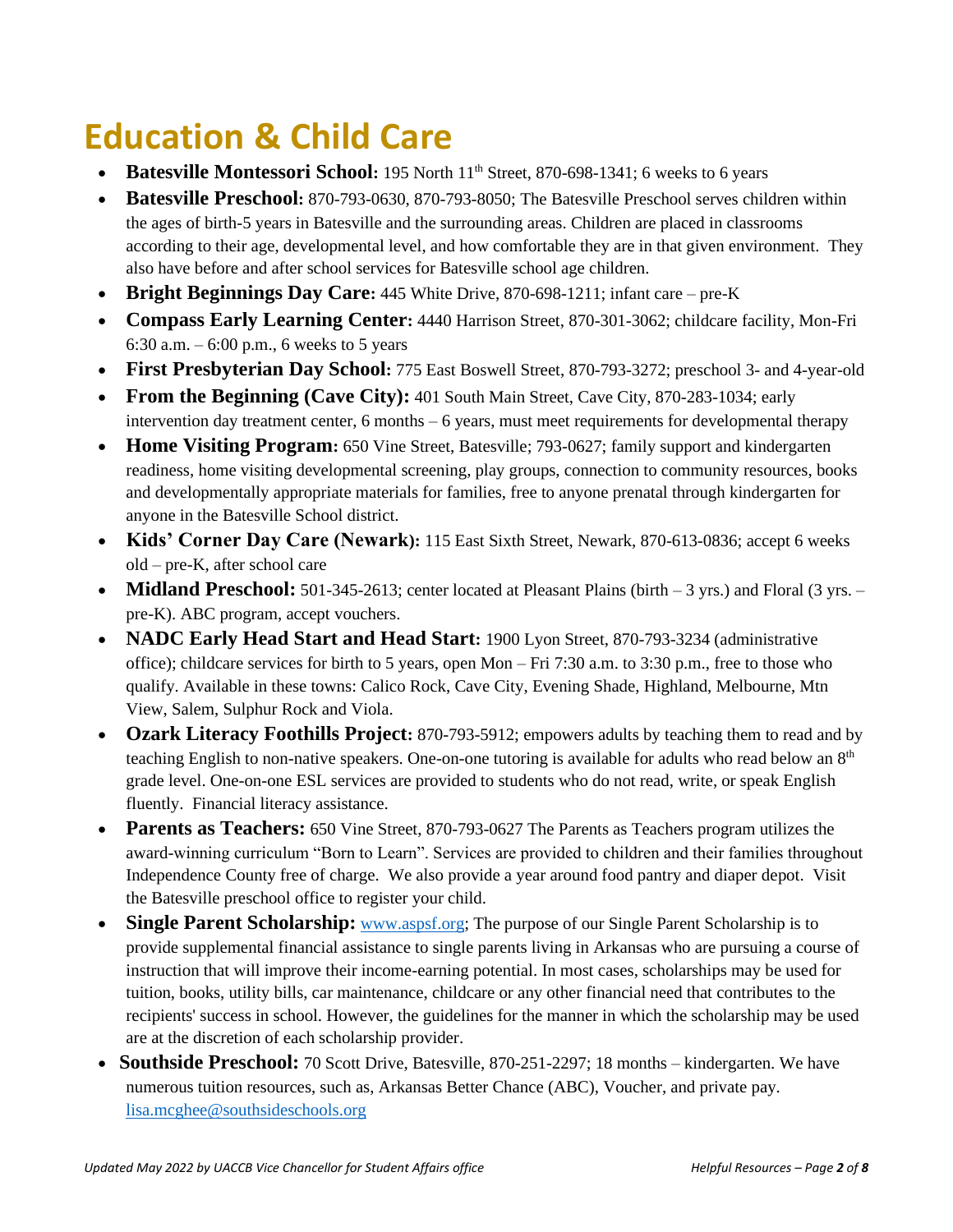- **Southside T.R.A.C.K.S.:** 70 Scott Drive, Batesville, 870-251-2297; [lisa.mcghee@southsideschools.org](mailto:lisa.mcghee@southsideschools.org)
	- o **After School Program:** TRACKS is for school age children (K-6 th grade) in the Southside School System. This program starts after school until 6:00 p.m.
	- o **TRACKS Summer Program:** TRACKS is a summer care program offered to any child. The program runs from 6 a.m. to 6 p.m. every weekday. They take field trips every week along with spending each Friday at the pool.
- **STARS Academy:** 200 General Street, 870-793-3200; Mon-Fri 7:00 a.m. 3:00 p.m., offers speech, occupational therapy and physical therapy, and therapy for developmental delays, Medicaid funded facility,  $6$  months – pre- $K$
- **Summer Program at Batesville:** 650 Vine Street, Batesville, 870-793-0630. Completed kindergarten through  $6<sup>th</sup>$  grade. May 31 – Aug 10, 2022, from 6 a.m. – 6 p.m.
- **The Community School Inc.:** 295 Mockingbird Street, 870-698-1529; 6 weeks pre-K, regular day care spots, accept day care vouchers, provide early prevention services, occupational and physical therapy services, RN nurse on site, transportation for eligible children
- **UAMS North Central:** 1993 Harrison Street, Batesville, 870-698-9996; Pre-Health Professional. Schedule an appointment to talk about courses offered through UAMS. Open Monday – Friday 8 a.m. to 5 p.m.

#### **Employment**

- **AID Temporary Services:** 355 South Broad Street, 870-698-0801; [www.aidtemps.com](http://www.aidtemps.com/), staffing agency, never a placement fee to the employee, could lead to a permanent position.
- **Ambassador**: 1614 Harrison Street, 870-698-9400; [www.teamambassador.com](http://www.teamambassador.com/) looking for full time employees, mostly factory work, occasionally office and pharmacy work
- **Arkansas Workforce Center:** 396 Barnett Drive, 870-612-8199 or 793-4156; Services include assistance with job search assistance, resume building and interview skills. Career Readiness Certification testing, information about TEA or TANF services and assistance filing unemployment claims**.** Job search website: [www.arjoblink.arkansas.gov](http://www.arjoblink.arkansas.gov/)
- **ESA Staffing & Screening:** 400 Harrison Street, Suite 109, 870-569-8084; on-line application [www.esa-staffing.com](http://www.esa-staffing.com/) , call after completing the application
- **Goodwill Career Center:** 3209 Harrison Street, Batesville. Help find employment, must be 16 and have reliable message phone. For appt call 870-569-4030.
- **Synergy HR:** 7240 Harrison Street, 870-569-4912
- **UACCB Work Opportunities for Students:**
	- o Campus work study positions and part-time positions:<https://uaccb.edu/financial-aid/>
	- o Positions available from partnered employers: <https://uaccb.emsicc.com/work-opportunities>
- **WRPDD WIOA program**: 4441 Harrison Street, Batesville, 793-5233 [www.ncaworks.com,](http://www.ncaworks.com/) Tuition assistance, helps people get back to work (low income, homeless, laid off, offender, foster parents, military, general loss of income, adults and older youth)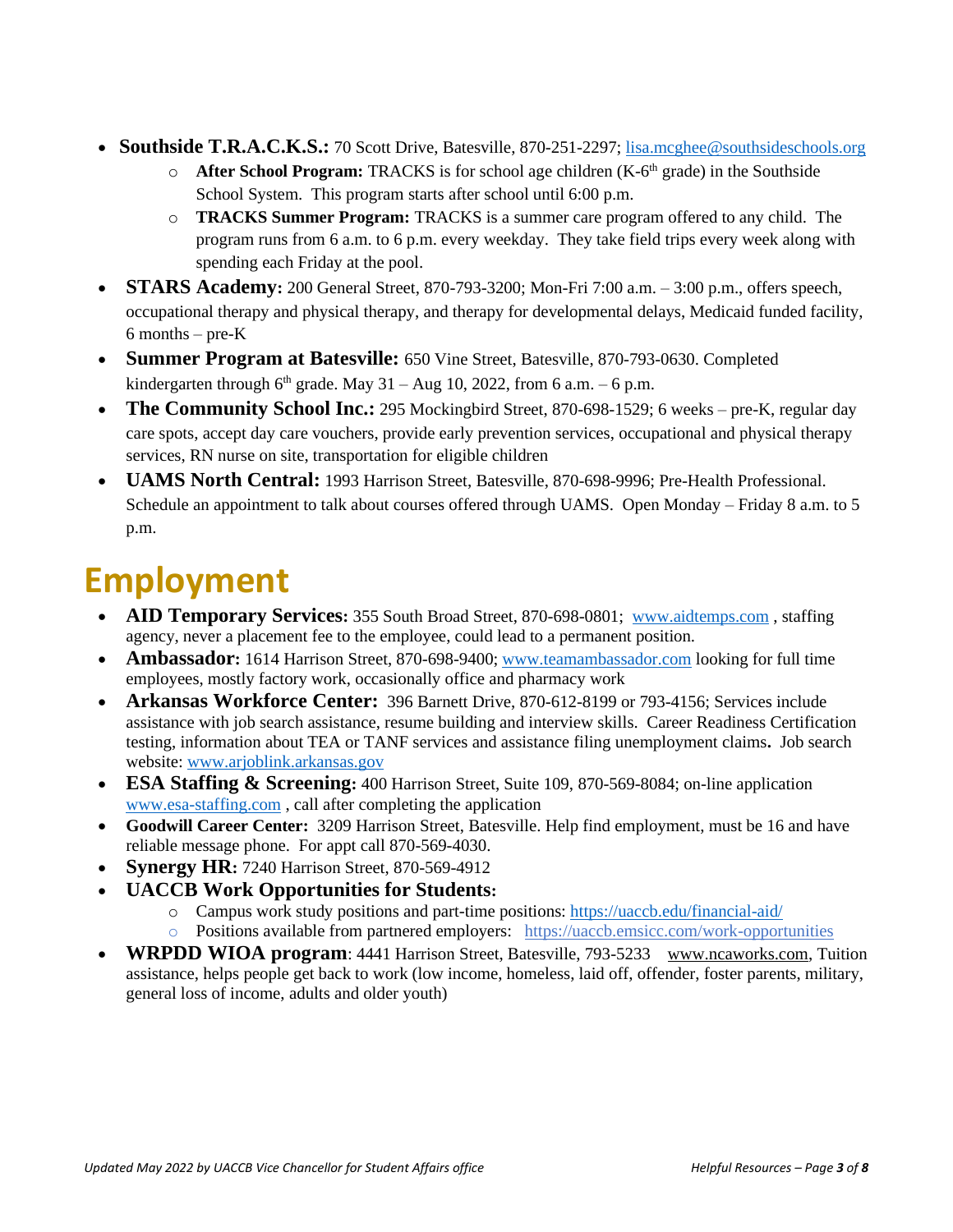## **Family Services**

- **Arkansas Department of Human Services:** 100 Weaver Avenue, 870-698-1876; Services: Food Stamps, Medicaid, Welfare-to-Work, help finding a job, childcare, after school programs, child support services, education and job skills training, GED, housing, emergency food, emergency utility assistance, clothing and other goods, counseling, alcohol and drug treatment, services for battered women, and first call for help.
- **Arkansas Rehabilitation Services:** 111 North 12<sup>th</sup> Street, Batesville, 870-793-4153; [www.arcareered.org;](http://www.arcareered.org/) Assists persons with disabilities so they are empowered to become employed. Services include transition services for students finishing high school, services for those with special communications needs, and specialized assessment and treatment. To determine if you are eligible, call the office and set up an appointment to interview with a counselor. Independent living services are available. Services for the deaf and hard of hearing.
- **Celebrate Recovery at Believer's Community Church:** 3645 North Main Street, 870-793- 8365; Hurts Habits and Hangups, faith based, available to men, women, teenagers and children, free meal Friday at 6:15 p.m.
- **Child Care Aware of North Central Arkansas:** 870-793-5233; Network of services dedicated to enhancing the quality and availability of child care; advocating for children, and providing information, education guidance and support to parents, providers, employers and the community. It is a non-profit program that helps parents locate child care in fourteen counties of North Central Arkansas. They profile licensed and registered child care facilities and match the parent's needs with a provider. This service is free of charge. Resource center for teachers to check out for classroom use.
- **National Center for Victims of Crime (NCVC):** victimsofcrime.org, 1-202-467-8700; Their mission is to forge a national commitment to help victims of crime rebuild their lives through collaboration with local, state and federal partners. They are dedicated to serving individuals, families and communities harmed by crime. The National Center offers an array of services, resources and training for victims of all types of crime, their advocates, attorneys and law enforcement. The National Crime Victims Bar Association focuses on civil justice and connects victims to the best attorneys for their cases. The VictimConnect Resource Center offers a confidential, compassionate helpline and resources for victims of all crime.
- **Network of Community Options:** 870-612-5900; Early intervention, parent training, evaluation and assessment, and referrals to speech, physical and occupational therapy. Two daycares in Highland for birth to 5 years old. Two adult day centers, one in Batesville and the other in Ash Flat. Also, CES Waiver in 20 counties.
- **North Central Arkansas Development Council (NADC):** 550 9th Street Batesville, 870-793- 5765; Head start and early head start programs, and assistance with utilities (electricity, gas and propane)
- **University of Arkansas Division of Agriculture Cooperative Extension Service:** 870- 793-8840; Offers childcare training, a self-study childcare training program, grandparents training, nutrition information and training to low-income families.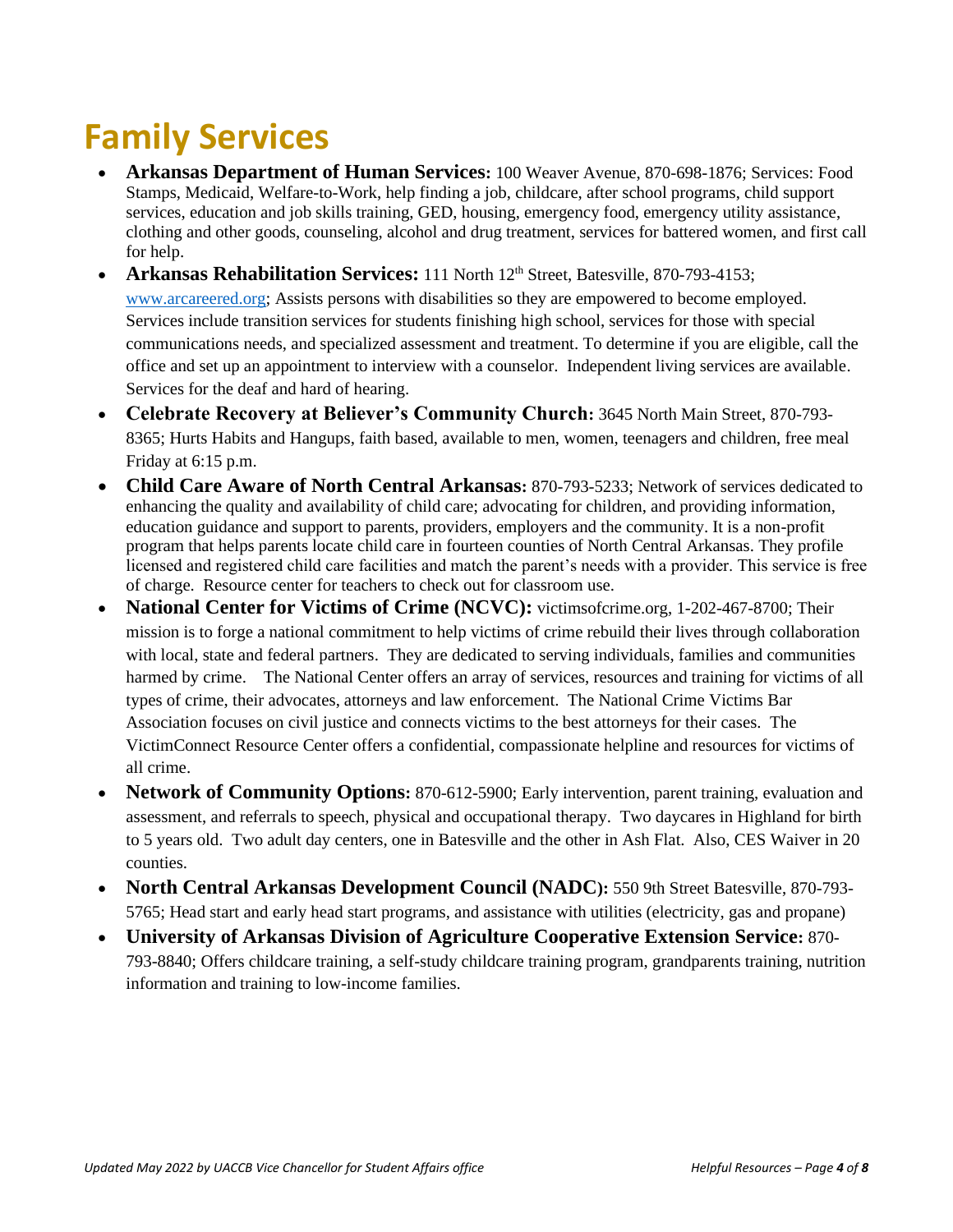#### **Food Assistance**

- **American Red Cross:** In natural disaster situations (fire, tornado, flood, earthquake, etc.), provides emergency assistance for clothing, food, shelter, and information. 1-800-REDCROSS
- **Batesville 7th Day Adventist Church:** 30 Gap Rd, 870-307-8285; Food boxes by appointment.
- **Batesville Preschool:** 870-793-0630; Food Pantry for families in need, available to anyone in Batesville School district.
- **Fellowship Baptist Church Southside:** 870-251-1918; weekend food bags are available to anyone in the Southside School District, contact Southside School Counselor.
- **First Baptist Church Food Pantry:** 870-793-9859; Sundays 5:30 p.m. 6:30 p.m., drive-thru due to COVID pandemic – otherwise Sundays 6:00 p.m. – 8:00 p.m.
- **Food Stamp Program: (SNAP):** 870-698-1876; Eligibility depends on household size, income, and resources available. SNAP applications available by Ben Baxter, MCB 238
- **Harrison Street Church of Christ**: 1536 Harrison Street Batesville, 793-3152; Friday 10:00 11:00 food pantry
- **Help and Hope:** 2622 E. Main, 870-793-9181; Offers food, clothing and personal assistance. Eligibility determined by income and household size according to the government income guidelines. Identification required for all members living in the household; photo ID for adults, school ID or social security card for children. Application required. Independence County residents only. Open Monday, Wednesday and Friday from 8 a.m. to 12 p.m.; school policy for closure during inclement weather is followed.
- **North Heights Church of Christ:** 200 Warrior Road, Batesville**,** 870-698-1441; Food Pantry
- **Parents as Teachers:** 650 Vine Street, 870-793-0627 The Parents as Teachers program utilizes the award-winning curriculum "Born to Learn". Services are provided to children and their families throughout Independence County free of charge. We also provide a year around food pantry and diaper depot. Visit the Batesville preschool office to register your child.
- **Southside 4H Food Pantry:** Located at 99 Scott Drive, across from Southside Jr. High School; bring identification for each member of the family; limit of one visit per month; Thursdays 4:00 p.m.-6:00 p.m.
- **UACCB Food Pantry:** Located at 2005 White Drive in the Main Campus Building. Student ID encouraged. For hours or assistance, please call 870-612-2000.
- **Women, Infants, and Children (WIC):** 870-793-8848; Applicants must meet income guidelines and provide proof of income. Proof of income examples include check stubs, W-2 forms, income tax returns, unemployment letter, proof of eligibility of Medicaid, AR Kids First, TEA, Food Stamps, etc. Applicants must also be nutritionally eligible and live in the State of Arkansas.

#### **Free Meal**

- **Batesville First Assembly Church:** 1949 Lyon Street, Batesville 870-793-5489; free meal Sunday 5:30 p.m. before Celebrate Recovery.
- **Celebrate Recovery at Believer's Community Church:** 3645 North Main Street, 870-793- 8365; Hurts Habits and Hangups, faith based, available to men, women, teenagers and children, free meal Friday at 6:15 p.m.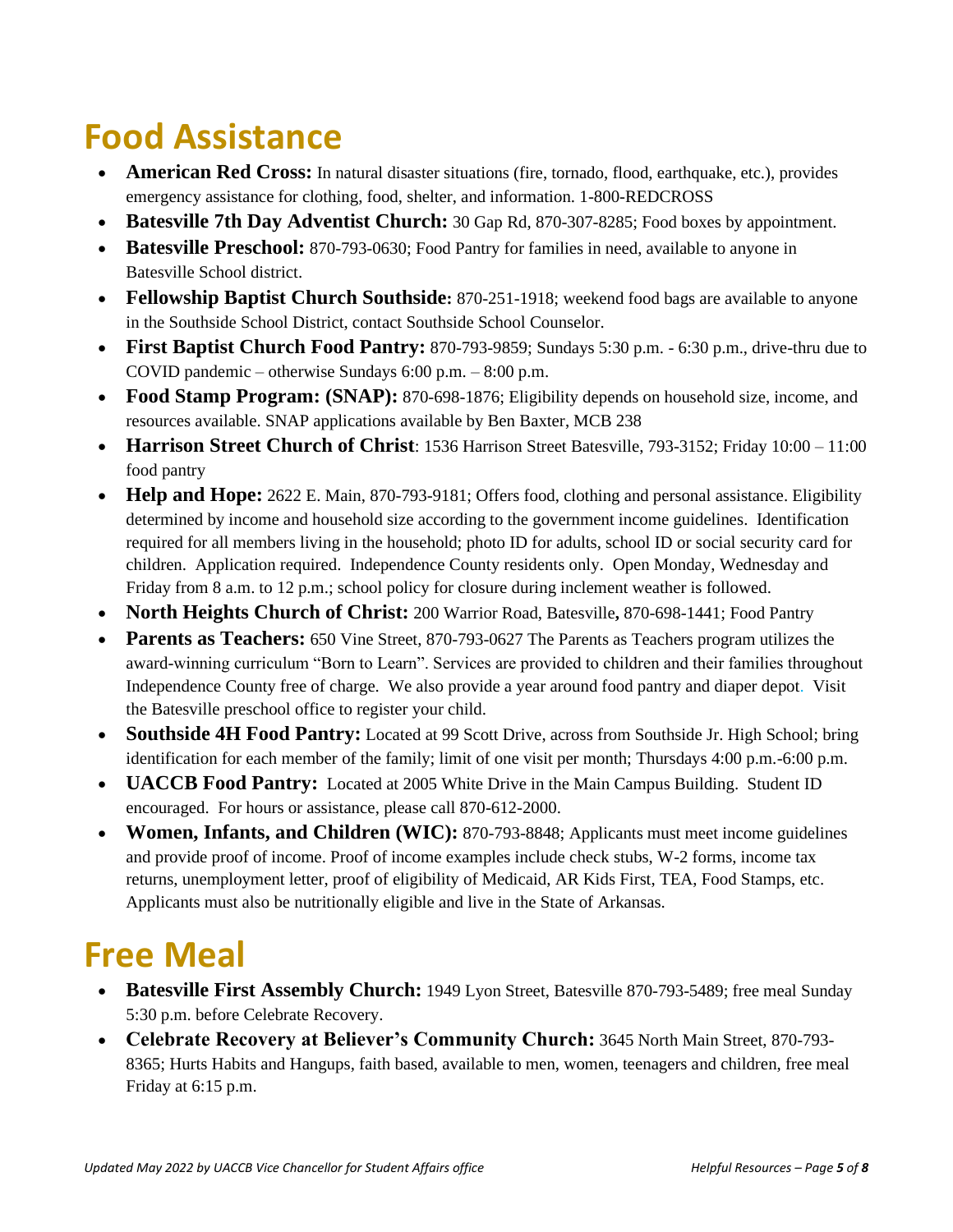- **First United Methodist Church**: 615 E Main St., Batesville; Free breakfast every Saturday at 8:30 a.m., take out only during COVID pandemic
- **Our Father's Table:** 548 N Central, use side door facing Charles Street; Soup Kitchen, Mon & Tues at 5:30 p.m., Saturday  $11 - 1$  p.m., brown bag lunch
- **St. Paul's Episcopal Church:** 424 E. Main, Batesville; 870-793-2203; Free Wednesday night meal 6:00 p.m.
- **Storefront Pentecostal Church:** 1705 Central Avenue, Batesville, 847-5121; free Community Meal: Thurs  $5 - 6$  p.m.

## **Legal Services**

• Legal Aid of Arkansas: 800-967-9224; Provides equal access to justice and high quality legal representation in civil matters to those individuals whose income is under the federal poverty guidelines. Call to apply or visit their website at this web address: arlegalaid.org.

## **Medical**

- **AR Medicaid Assistance (AR Kids First):** 1-855-372-1084, ask for Service Center. Apply over phone, local Department of Human Services, or online at access.arkansas.gov. AR Kids First is available from birth to age 19. Basic requirements: household size, household income and medical status.
- **Free Eye Exams and/or Free Eyeglasses through Walmart:** The Brandon Burlsworth Foundation,  $1-866-534-2875$ ; Services available to pre-school through  $12<sup>th</sup>$  grader. Family income less than \$60,000 and NOT be covered by personal insurance, Medicaid, or AR Kids.
- **Independence County Health Department:** 870-793-8848; Community Services: Communicable Disease Investigation and Intervention, Hometown Health Improvement, Voter Registration, Environmental Health, Private Well Water Sampling, West-Nile Virus Surveillance, Family Planning, Pregnancy Testing, HIV/Sexually Transmitted Diseases, Immunizations, Maternity, Breastfeeding, Prenatal Care, Private Option enrollment assistance, Public Health Preparedness, Public Health Preparedness, TB Program, Preventative Treatment, Treatment, Vital Records, Birth Certificates, Death Certificates, WIC, Breastfeeding Support/Breast Pumps, Nutrition Counseling, Women's Health, BreastCare; Normal Business Hours: Monday through Friday 8:00am to 4:30pm.
- **The ALPHA Pregnancy Center**: 2131 Fitzhugh Street, 870-698-1008; Mon, Wed, Thurs 11:00 p.m. - 4:00 p.m.; Provides confidential support, parenting classes, baby supplies, free pregnancy testing and peer counselors.
- **The ALPHA Pregnancy Center "My Choice Clinic":** 194 West Main Street, 870-613-7860; M, W, Th 11:00 a.m.-4:00 p.m.; Free pregnancy test, ultrasound, free prenatal vitamins as needed and early pregnancy counseling.
- **UAMS North Central:** 1993 Harrison Street, Batesville, 870-698-9996; Family Medical Clinic. Nurse Practitioners and Doctors available for all your medical needs including immunizations; accepts most major medical insurance. Open Monday – Friday 8 a.m. to 5 p.m., Pre-Health Professional. Schedule an appointment to talk about courses offered through UAMS.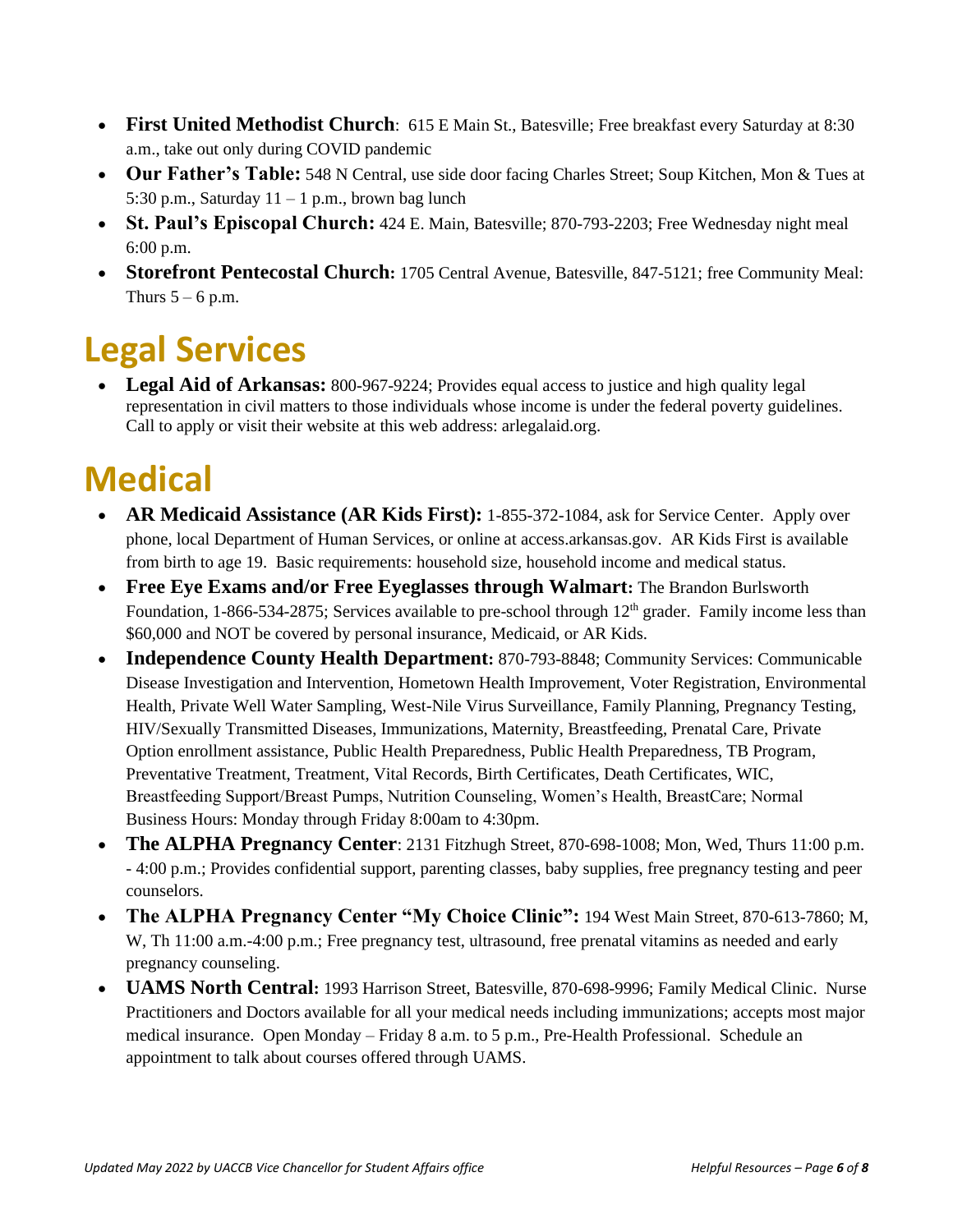# **Shelter**

- **Family Violence Prevention/Batesville Rape Crisis Center:** Outreach Office 870-793-4011; Women's Shelter 870-793-8111; Taylor House Men's Shelter 870-569-8024; Rape Crisis Hotline 870-689- 0006; Toll free for all services 1-800-894-8821; Assists individuals and families experiencing domestic abuse and sexual assault. There are staff that maintain the 24 hour shelter and crisis hotline, provide peer counseling, court advocacy, social service referrals, and advocacy, adult and children support groups and classes, transportation, develop individual safety planning and case management, community education, food and clothing. Initial Stay-30 Days.
- **Jacob's Place Homeless Mission (for Families):** 301 East Market Avenue, Searcy, 501-380- 8283; specializes in homeless families
- **Mission Machine (Searcy):** 1982 North Main Street, Searcy, must call be coming (501) 230-9356 Homeless camp, indoor clinic for elderly, drug test and background test required.
- **Mission Outreach of Northeast Arkansas:** 901 E Lake St, Paragould, 870-236-8080, 60 bed emergency homeless shelter for a six county region [www.missionoutreachnea.com](http://www.missionoutreachnea.com/)
- **North Arkansas Special Housing:** 870-257-4411; Section 8 maybe accepted and/or there are apartments that are income based (30% of adjusted gross income) HUD.
- **North Central Arkansas Development Council (NADC):** 550 9th Street Batesville, 870-793- 5765; Head start and early head start programs, and assistance with utilities (electricity, gas and propane), sometimes does rental assistance
- **Our House:** 302 E Roosevelt Rd, Little Rock, 501-374-7383; Dormitory-style home for 80 people. 2 dorms: one for men, and one for women and children. All residents must be willing and able to find and maintain a full time job (minimum 32 hours/week) after 3 weeks**.** Career center also available to the community. [www.ourhouseshelter.org](http://www.ourhouseshelter.org/) Resource hotline available only during COVID: 501-291-0584
- **White River Regional Housing Authority:** area office in Melbourne, 870-368-5200; rental assistance, based on income and household size.
- **White River Women's Shelter (Newport):** 870-523-5000 (24 hour) or 870-523-5403. Home for battered women, men and children.

#### **Substance Abuse**

- **Adult and Teen Challenge of the Greater South:** Corporate Office at 700 East Parkway, Russellville, 1-866-567-7101[; teenchallenge@live.com](mailto:teenchallenge@live.com) accepts men and women into the program; 18 years old and older
- **Agape House for Men:** 44 Kenmore Street, Corning; 870-857-1520; 18 years and older, parenting and counseling classes available, faith based facility
- **Agape House for Women:** women house at 57 Lancaster, Paragould, 870-586-0314; 18 years and older; parenting and counseling classes available, faith based facility
- **Alcoholics Anonymous Meetings:** 24-hour hotline (800) 604-HELP(4357) or find local Arkansas meeting at **<https://alcoholicsanonymous.com/aa-meetings/arkansas/>**
- **Celebrate Recovery at Believer's Community Church:** 3645 North Main Street, 870-793- 8365; Hurts Habits and Hangups, faith based, available to men, women, teenagers and children, free meal Friday at 6:15 p.m.